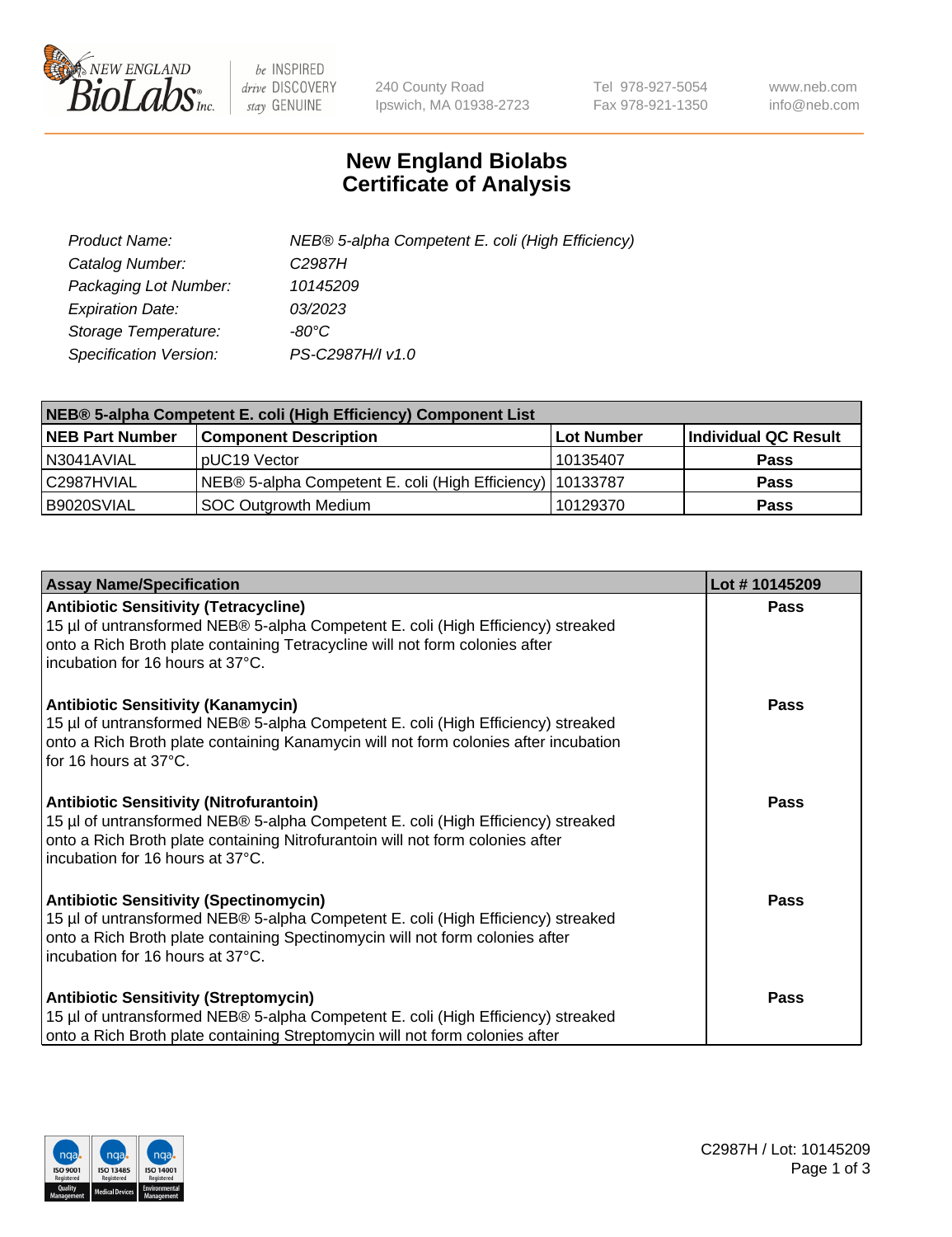

be INSPIRED drive DISCOVERY stay GENUINE

240 County Road Ipswich, MA 01938-2723 Tel 978-927-5054 Fax 978-921-1350

www.neb.com info@neb.com

| <b>Assay Name/Specification</b>                                                                                                                                                                                                                                                           | Lot #10145209 |
|-------------------------------------------------------------------------------------------------------------------------------------------------------------------------------------------------------------------------------------------------------------------------------------------|---------------|
| incubation for 16 hours at 37°C.                                                                                                                                                                                                                                                          |               |
| <b>Antibiotic Sensitivity (Ampicillin)</b><br>15 µl of untransformed NEB® 5-alpha Competent E. coli (High Efficiency) streaked<br>onto a Rich Broth plate containing Ampicillin will not form colonies after<br>incubation for 16 hours at 37°C.                                          | Pass          |
| <b>Antibiotic Sensitivity (Chloramphenicol)</b><br>15 µl of untransformed NEB® 5-alpha Competent E. coli (High Efficiency) streaked<br>onto a Rich Broth plate containing Chloramphenicol will not form colonies after<br>incubation for 16 hours at 37°C.                                | Pass          |
| <b>Antibiotic Sensitivity (Chloramphenicol)</b><br>15 µl of untransformed NEB® 5-alpha Competent E. coli (High Efficiency) streaked<br>onto a Rich Broth plate containing Chloramphenicol will not form colonies after<br>incubation for 16 hours at 37°C.                                | Pass          |
| <b>Transformation Efficiency</b><br>50 µl of NEB® 5-alpha Competent E. coli (High Efficiency) cells were transformed<br>with 100 pg of pUC19 DNA using the transformation protocol provided. Incubation<br>overnight on LB-Ampicillin plates at 37°C resulted in >1 x 10e9 cfu/ug of DNA. | <b>Pass</b>   |
| <b>Blue-White Screening (α-complementation, Competent Cells)</b><br>NEB® 5-alpha Competent E. coli (High Efficiency) were shown to be suitable for<br>blue/white screening by $\alpha$ -complementation of the $\beta$ -galactosidase gene using pUC19.                                   | Pass          |
| Phage Resistance ( $\phi$ 80)<br>15 µl of untransformed NEB® 5-alpha Competent E. coli (High Efficiency) streaked<br>onto a Rich Broth plate does not support plaque formation by phage $\phi$ 80 after<br>incubation for 16 hours at 37°C.                                               | <b>Pass</b>   |

This product has been tested and shown to be in compliance with all specifications.

One or more products referenced in this document may be covered by a 3rd-party trademark. Please visit <www.neb.com/trademarks>for additional information.